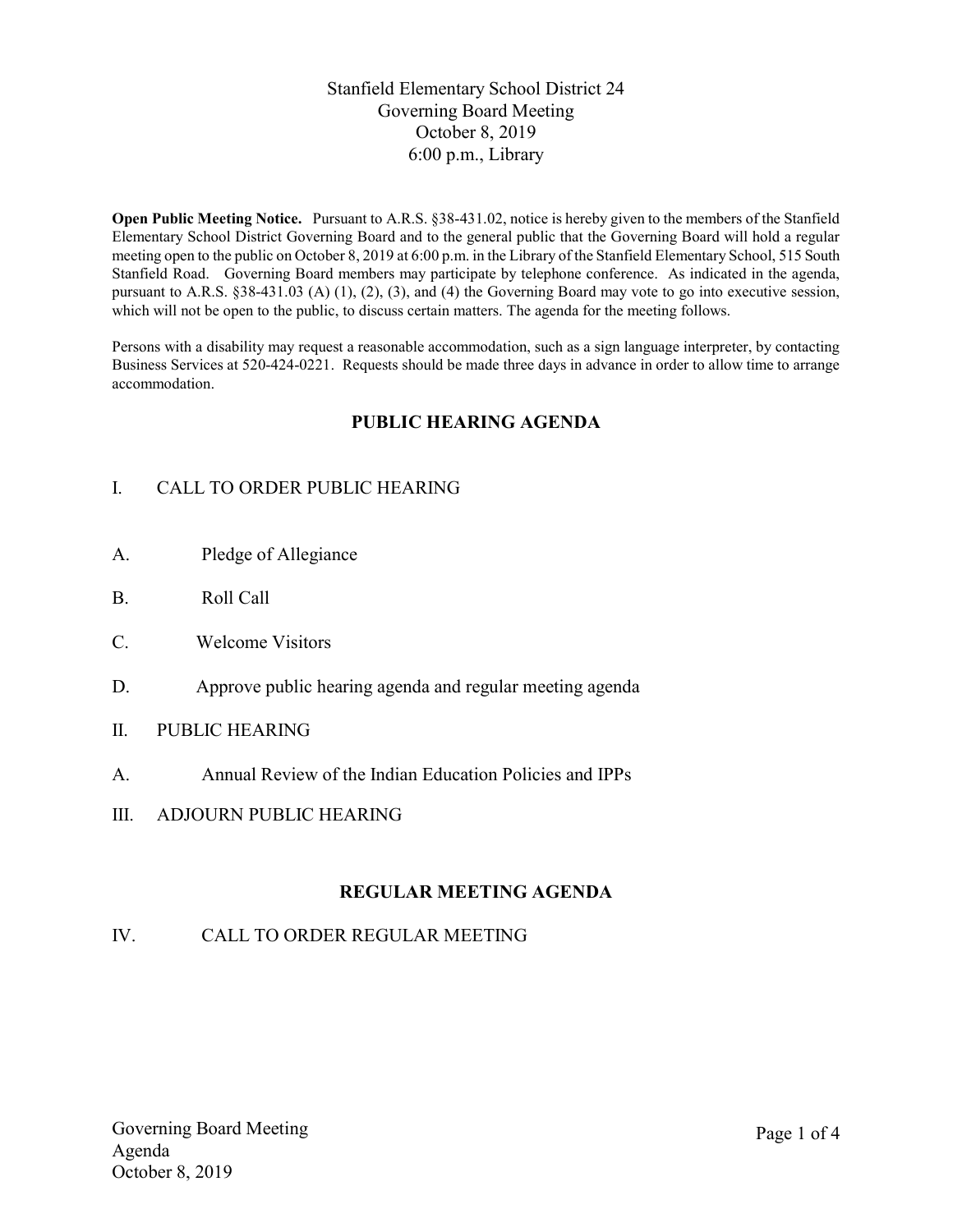## III. CALL TO THE PUBLIC

Guidance for Public Participation in Board Meetings is provided in Policy BEDH. The President may recognize individuals wishing to address the Board under Call to the Public or under the item on the Agenda they wish to address. Each individual will be allowed five minutes unless additional time was requested and granted in advance by the Superintendent or President. ARS 38-432.02(H) provides that Board members shall not respond to comments unless the item is on the agenda. Pursuant to Federal Public Law 103-382, Title 8 (Impact Aid), and the District's Indian Education Policy (IGAK), this call is for any member of our district.

The Board shall not hear personal complaints against school personnel or a person connected with the district. A procedure is provided by the Board for disposition of legitimate complaints in Policies KL, KB and KLD.

### LLAMADA AL PÚBLICO

La póliza BEDH, provee una guía publica para participar en juntas de la Mesa Directiva. El presidente de la Mesa Directiva puede reconocer a los individuos que desean dirigirse a la mesa bajo llamada al público o bajo el artículo en la agenda que desean tratar. A cada individuo se le otorgaran cinco minutos de tiempo, a menos que el Presidente o Superintendente le hayan concedido tiempo adicional por adelantado. La Póliza ARS 38- 432.02 dice que ningún miembro de la mesa responderá a ningún tipo de comentarios de temas que no estén en la agenda. De conformidad con la Ley Pública Federal 103-382, Título 8 (Impact Aid) y la Política de Educación Indígena del Distrito (IGAK), esta convocatoria es para cualquier miembro de nuestro distrito.

La mesa no oirá quejas personales en contra de personal de la escuela o personas que tengan alguna conexión con el Distrito. Para este tipo de quejas la mesa provee otro tipo de procedimientos para la disposición de quejas legítimas las cuales se encuentran en las siguientes Pólizas KL, KB, y KLD.

#### V. APPROVAL OF MINUTES

Approve the September 10, 2019 regular governing board meeting minutes.

### VI. REPORTS

- A. Superintendent's Report
	- 1. Sun Life Health Clinic
	- 2. CSI Status
	- 3. Audit Visit in October
	- 4. 2019 ASHA Award Winners/2019 HUSSC Gold with Distinction Award (Front

pocket)

5. Professional Development for Athletics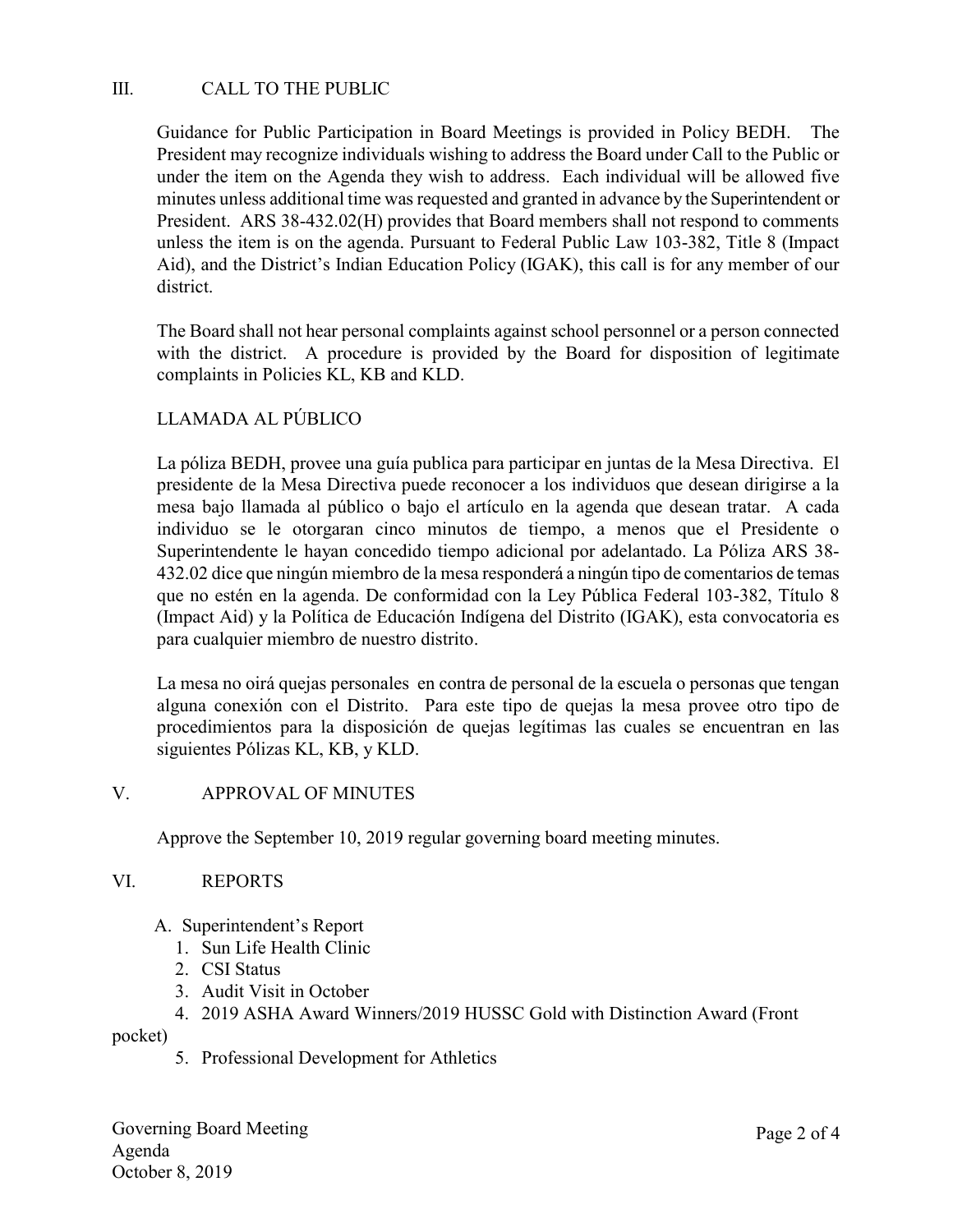- B. September Public Funds Expenditure Reports (Pages 1-4)
- C. September Student Activities Report (Page 5)
- D. Principal's Report (Page 6-7)
- E. Operations Support Services Reports (Pages 8 10)
	- 1. Operations
	- 2. Transportation
	- 3. Technology

#### VII. NEW BUSINESS ACTION ITEMS – PERSONNEL

All hiring is pending satisfactory completion of background investigation, records verification, and fingerprint report.

A. Approve hire of Rebecca Rivera, Teacher, effective October 9, 2019

B. Accept resignation, Notice of "At-Will" Appointment – Initial 189-day schedule for Sultan Ali, Bus Driver, effective September 10, 2019

C. Accept resignation of Mike Tanascu, Operations Director, effective October 31, 2019 (Page 11)

D. Approve hire effective September 25, 2019, Notice of "At-Will" Appointment – Initial 189-day schedule for Gaston Beaulac, Bus Driver

E. Accept declined Extra duty contract for 2019-20 school year, Yvette Hernandez for Track and Cross Country

- F. Approve extra duty contracts for the 2019-20 school year:
	- 1. Shirley Nash, Girls Volleyball
	- 2. Raul Hernandez, Track and Cross Country
	- 3. Adriana Hernandez, Girls Soccer
	- 4. Stephonie Martin, Migrant Tutoring
	- 5. Shiela Garland, Migrant Tutoring

#### VIII. NEW BUSINESS ACTION ITEMS – BUSINESS

#### A. Ratify approval of payroll vouchers

- 1. PV6 \$128,961.84
- 2. PV7 \$130,944.11
- B. Ratify approval of expense vouchers
	- 1. EV2010 \$21,135.63
	- 2. EV2011 \$26,110.88

Governing Board Meeting Agenda October 8, 2019